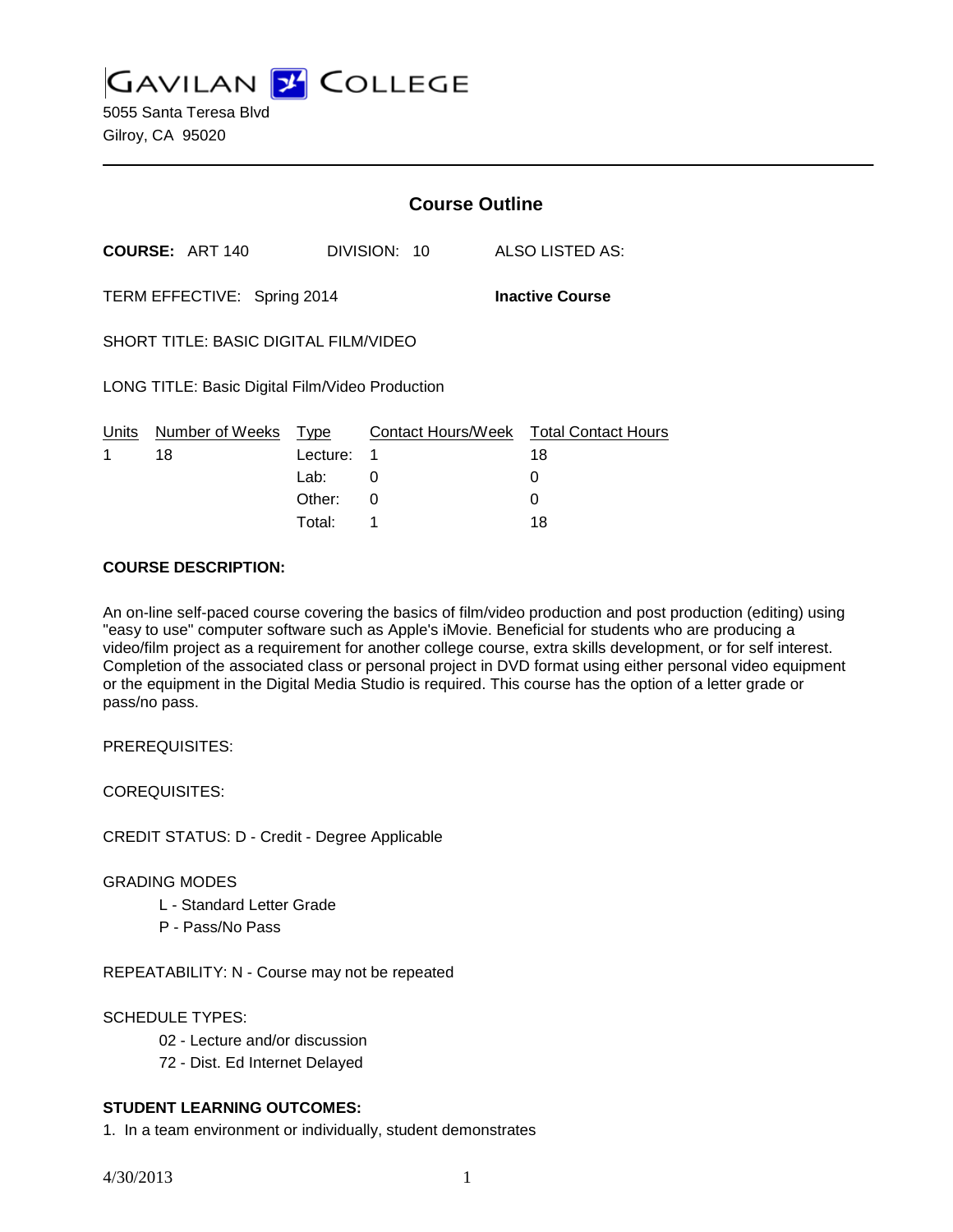analysis of a story and creates needed steps such as script writing & storyboarding for its production.

ILO: 1, 2, 3, 4, 5, 6

Measure: Written project materials. Written exam.

2. Student demonstrates ability to organize others with an aesthetic concern. Critically analyzes situations and applies learned principles of movie producing such as camera position, lighting design, and onscreen movement.

ILO: 1, 4, 5, 6

Measure: Performance in various video recording roles such as director, videographer, producer.

3. Student will be able to rationally solve problem of organizing video material into a continuous and logical progression using computer software as a tool.

ILO: 2, 3, 5

Measure: Video project first edit of clips.

4. Student using a computer and software will demonstrate methods for adding and/or creating audio/music material to project so that it aesthetically enhances the visual content and storyline message.

ILO: 5, 2, 1, 3

Measure: Sound track production.

5. Student will demonstrate principles of motion design by adding titles and effects using computer software.

ILO: 5, 2, 1

Measure: Motion graphics production.

6. Student or students will demonstrate analysis by critically

reviewing work and deciding when it is complete and aesthetically pleasing.

ILO: 2, 5, 4,

Measure: Final movie production.

7. Student will demonstrate knowledge of computer software by creating a DVD of project.

ILO: 2, 3, 6

Measure: Final project completion

# **CONTENT, STUDENT PERFORMANCE OBJECTIVES, OUT-OF-CLASS ASSIGNMENTS**

Inactive Course: 04/22/2013 WEEK 1 1 HOURS Content: Digital video concepts, needed tools, procedures. Student Performance Objectives: Students will demonstrate and explain digital video concepts, tools needed for production, and various production and post production procedures. (Note: upon repeatability, students will demonstrate and be able to explain knowledge of new software features and techniques in the quickly changing realm of digital video/media. These cannot be predicted at this time. For example, the current shift from 30 frame interlaced to 30 frame progressive video and High Definition television which is not yet solidified.)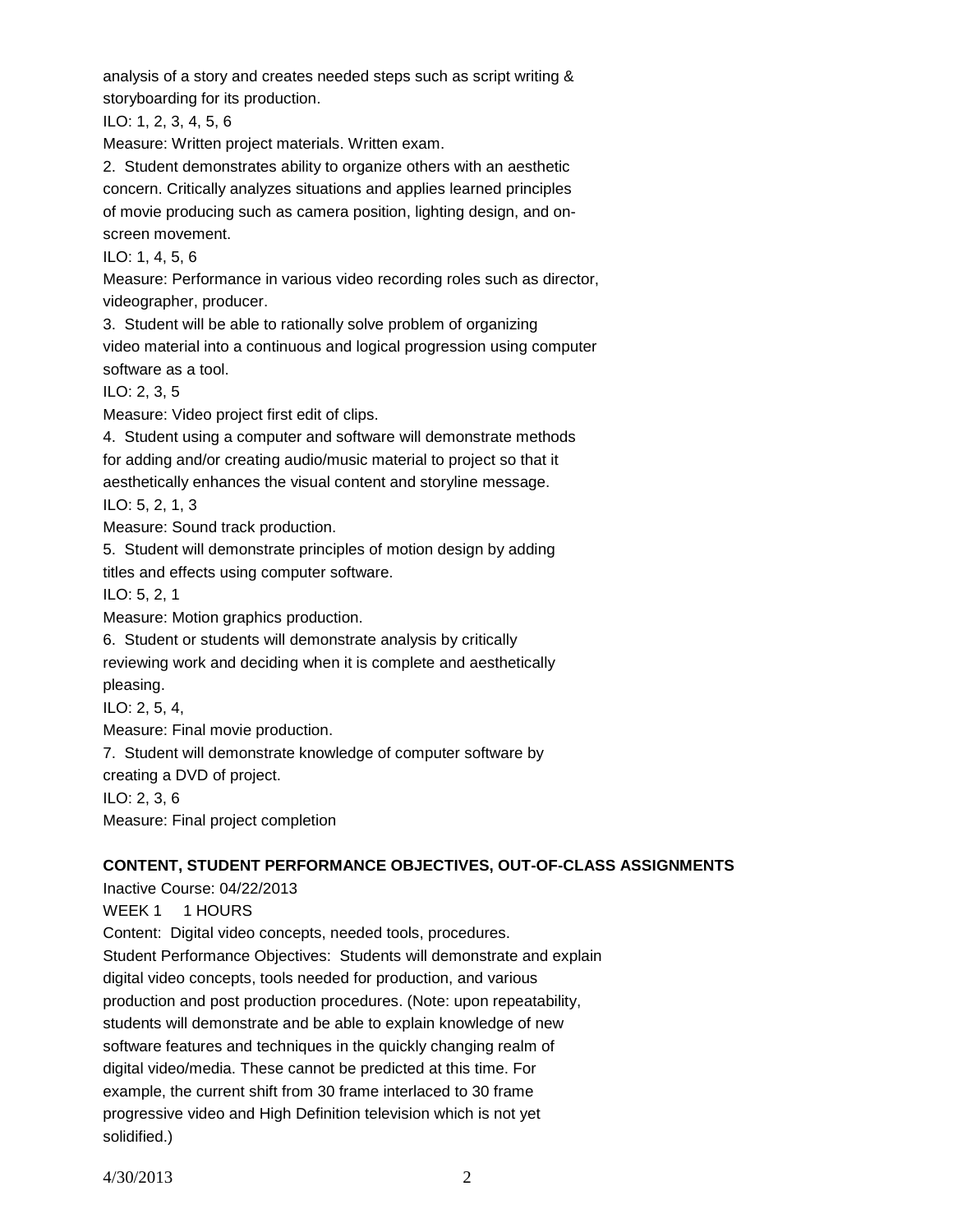Assignments: Read assigned online information explaining the above material. Write short paper on the tools available for your project. WEEK 2 1 HOURS

Content: The video/film process

Student Performance Objectives: Students will be able to synthesize a process for their own project.(Note: upon repeatability, students will demonstrate and be able to explain knowledge of new software features and techniques in the quickly changing realm of digital video/media. These cannot be predicted at this time. For example, the current shift from 30 frame interlaced to 30 frame progressive video and High Definition television which is not yet solidified.)

Assignments: Read information on the production process. Write a short paper describing the production schedule and process for the project.

# WEEK 3 1 HOURS

Content: Scripts and story boards.

Student Performance Objectives: Students will be able to analyze the story and be able to create and coherent script and/or an artistic storyboard. (Note: upon repeatability, students will demonstrate and be able to explain knowledge of new software features and techniques in the quickly changing realm of digital video/media. These cannot be predicted at this time. For example, the current shift from 30 frame interlaced to 30 frame progressive video and High Definition television which is not yet solidified.)

Assignments: Read information relating to above. Create a rough storyboard for the project.

WEEK 4 1 HOURS

Content: The digital Video camera and its operation, focus, white balance, and tripods!

Student Performance Objectives: Students will demonstrate their knowledge by recording a very short video clip.(Note: upon repeatability, students will demonstrate and be able to explain knowledge of new software features and techniques in the quickly changing realm of digital video/media. These cannot be predicted at this time. For example, the current shift from 30 frame interlaced to 30 frame progressive video and High Definition television which is not yet solidified.)

Assignments: Read the online camera manual and related material. Shoot a very short demo video clip and analyze the results.

# WEEK 5 1 HOURS

Content: Videography: shoot to edit, keeping timecode continuous, use existing light, shoot real moments, static shots, framing.

Student Performance Objectives: Students will demonstrate their knowledge by shooting video that is artistic and of value for their project. (Note: upon repeatability, students will demonstrate and be able to explain knowledge of new software features and techniques in the quickly changing realm of digital video/media. These cannot be predicted at this time. For example, the current shift from 30 frame interlaced to 30 frame progressive video and High Definition television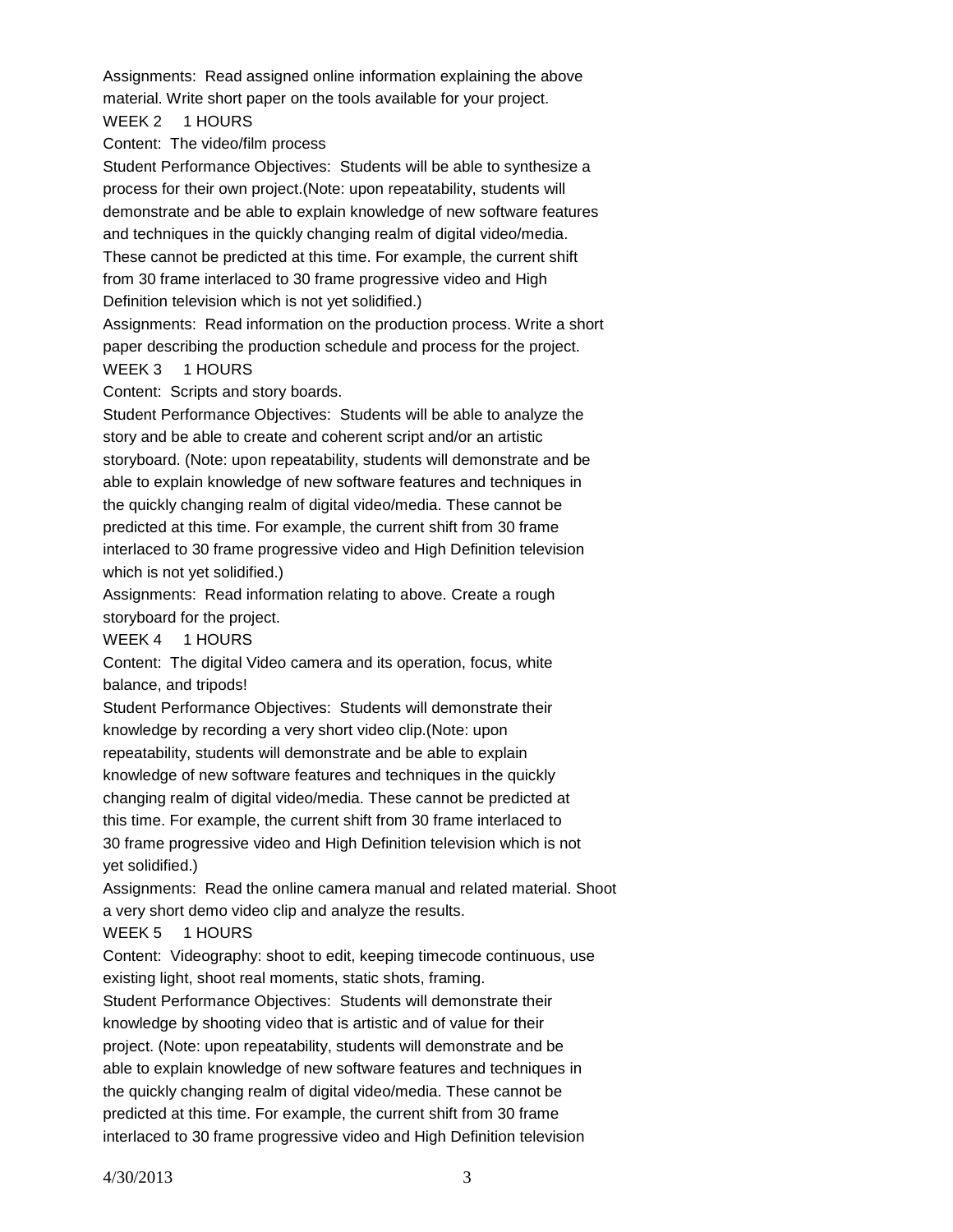which is not yet solidified.)

Assignments: Read material on the basics of cinematography Begin shooting project video.

WEEK 6 1 HOURS

Content: Continuity, takes, repetition, lighting, and sound. Shooting ratios

Student Performance Objectives: Students will demonstrate their knowledge by shooting better video that incorporates the knowledge presented above. (Note: upon repeatability, students will demonstrate and be able to explain knowledge of new software features and techniques in the quickly changing realm of digital video/media. These cannot be predicted at this time. For example, the current shift from 30 frame interlaced to 30 frame progressive video and High Definition television which is not yet solidified.)

Assignments: Read appropriate material. Continue the video recording. WEEK 7 1 HOURS

Content: Logging shots, labeling, storage, and care of video tapes, gathering materials

Student Performance Objectives: Students will organize project material, analyze it, and be able to create a meaningful log book. (Note: upon repeatability, students will demonstrate and be able to explain knowledge of new software features and techniques in the quickly changing realm of digital video/media. These cannot be predicted at this time. For example, the current shift from 30 frame interlaced to 30 frame progressive video and High Definition television which is not yet solidified.)

Assignments: Read material relating to above. Make a log book of shots made so far. Continue shooting video for project.

#### WEEK 8 1 HOURS

Content: Reviewing shots and answering questions as to whether material is compelling, has structure, enough coverage for smooth edits. Is there enough for the project? Too much?

Student Performance Objectives: Students will be able to organize material and critically determine if it has structure, is compelling, and synthesis a continuous stream to determine if there is enough material. (Note: upon repeatability, students will demonstrate and be able to explain knowledge of new software features and techniques in the quickly changing realm of digital video/media. These cannot be predicted at this time. For example, the current shift from 30 frame interlaced to 30 frame progressive video and High Definition television which is not yet solidified.)

Assignments: Read material on structure. Write a short paper on whether the project content so far has structure, is compelling, and will cover the subject.

# WEEK 9 1 HOURS

Content: Other material needed for the project and its preparation (e.g., sound effects, music sound, still pictures, narration). Student Performance Objectives: Students will be able to analyze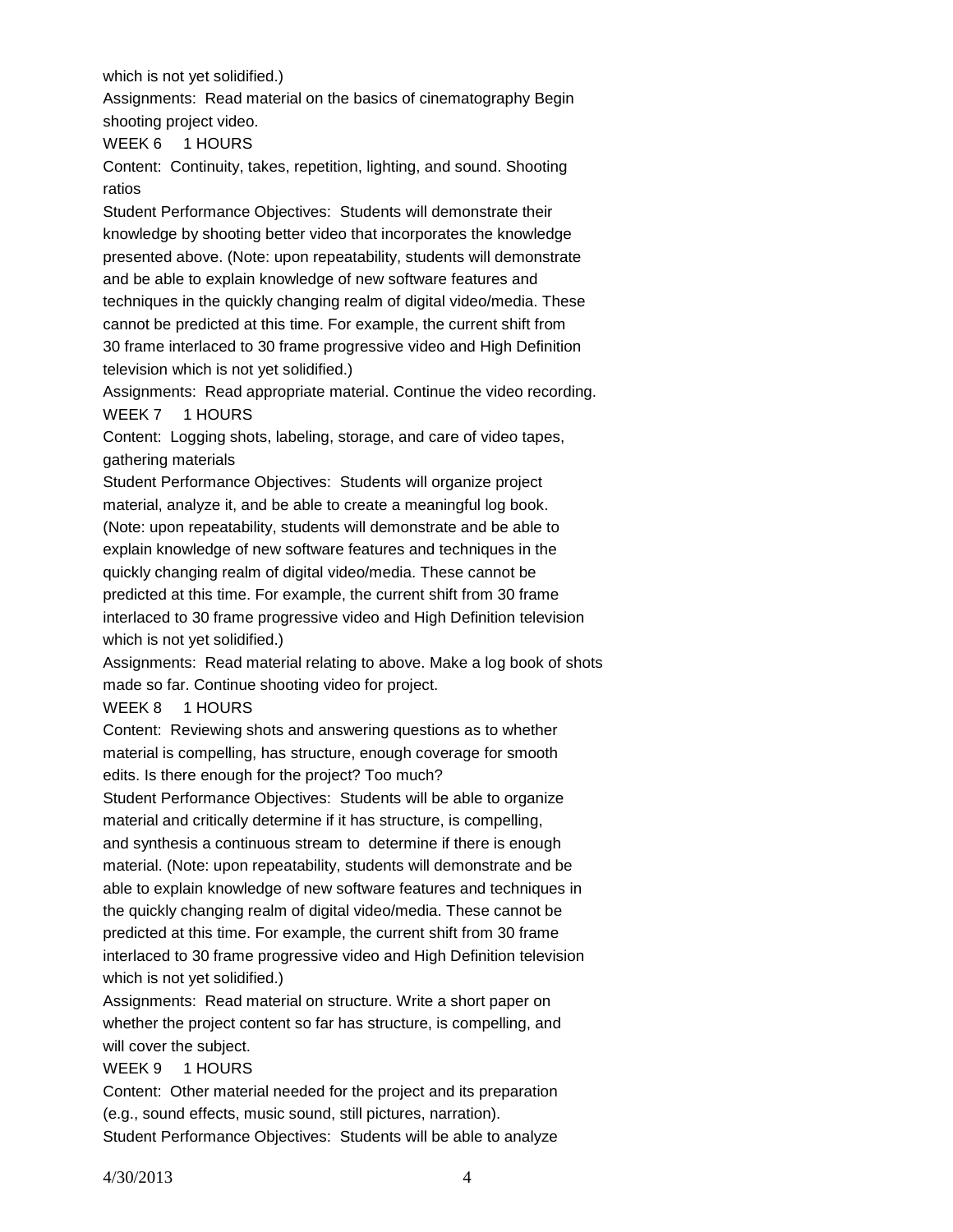material, compare it to storyboards, and critically determine what else may be need. (Note: upon repeatability, students will demonstrate and be able to explain knowledge of new software features and techniques in the quickly changing realm of digital video/media. These cannot be predicted at this time. For example, the current shift from 30 frame interlaced to 30 frame progressive video and High Definition television which is not yet solidified.)

Assignments: Read material on sound and editing, narration, picture editing for video. Make an asset list and turn in.

WEEK 10 1 HOURS

Content: Preparing to edit. Firewire, sound/video sync, capturing clip, handles.

Student Performance Objectives: Students will be able to analyze the equipment and critically determine how to make proper connection for capturing video to a computer. (Note: upon repeatability, students will demonstrate and be able to explain knowledge of new software features and techniques in the quickly changing realm of digital video/media. These cannot be predicted at this time. For example, the current shift from 30 frame interlaced to 30 frame progressive video and High Definition television which is not yet solidified.)

Assignments: Read computer and software information. Begin practicing computer use.

# WEEK 11 1 HOURS

Content: Capturing and organizing video on the clips pane. Printing a "storyboard" from the pane.

Student Performance Objectives: Students will demonstrate knowledge of equipment and its use by the connecting of different disparate concepts together to capture video using a computer and software. They will be able to demonstrate cognitive abilities by organizing clips according to time and space. (Note: upon repeatability, students will demonstrate and be able to explain knowledge of new software features and techniques in the quickly changing realm of digital video/media. These cannot be predicted at this time. For example, the current shift from 30 frame interlaced to 30 frame progressive video and High Definition television which is not yet solidified.)

Assignments: Read appropriate material. Capture video.

# WEEK 12 1 HOURS

Content: Setting in/out points, then adding clips to the clipline. Intro to the timeline. Less is more. The aesthetics of editing. Rhythm, continuity, creating tension. Listening to the video.

Student Performance Objectives: students will demonstrate the ability to critically analyze temporal material and organize it into a meaningful continuum.(Note: upon repeatability, students will demonstrate and be able to explain knowledge of new software features and techniques in the quickly changing realm of digital video/media. These cannot be predicted at this time. For example, the current shift from 30 frame interlaced to 30 frame progressive video and High Definition television which is not yet solidified.)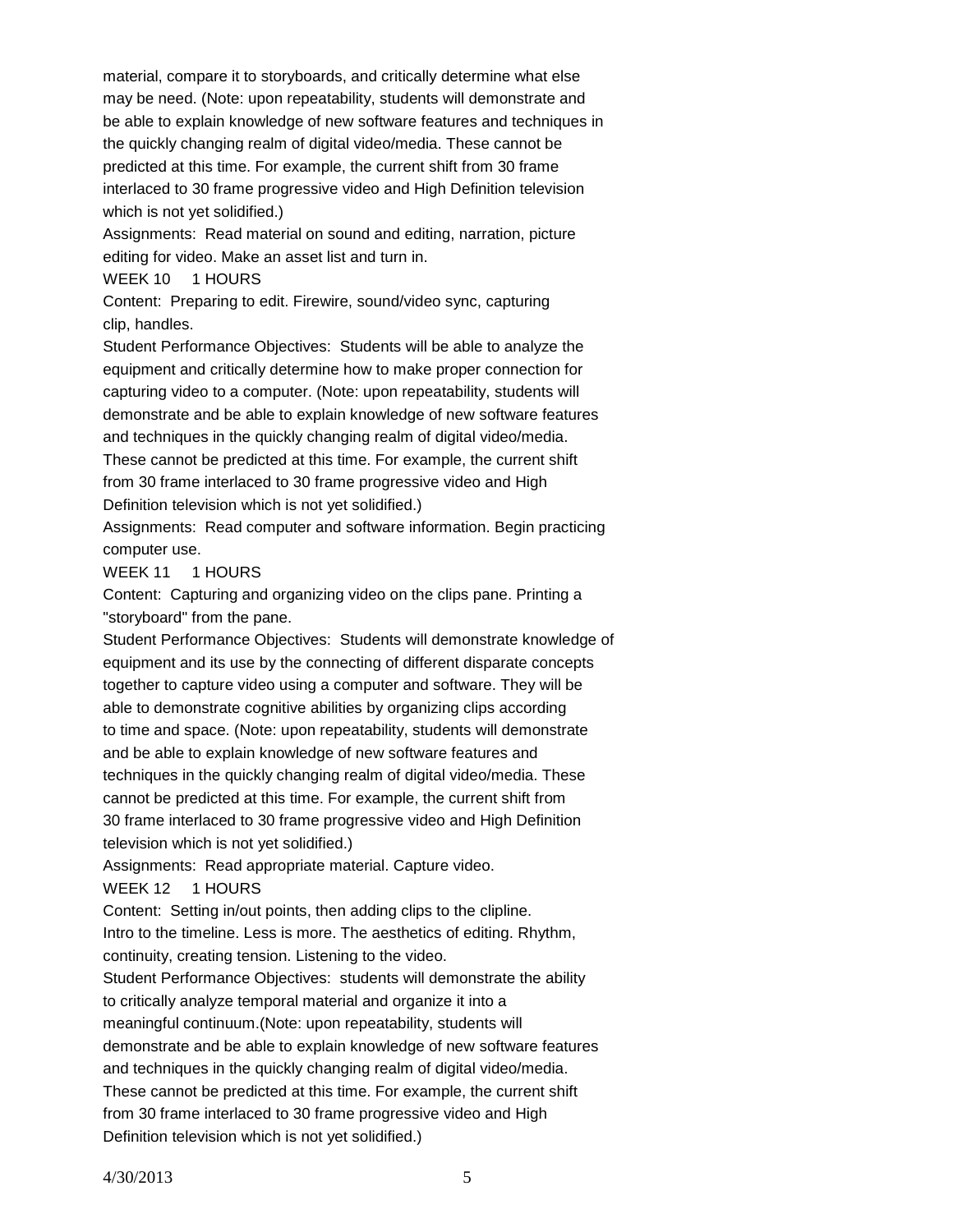Assignments: Video and organize it on the clips pane according to a storyboard whether virtual or real. Print this out.

WEEK 13 1 HOURS

Content: Clip effects, color correction, brightness and contrast adjustments.

Student Performance Objectives: Students will be able to critically analyze material in order to apply aesthetic concepts using the computer and software. (Note: upon repeatability, students will demonstrate and be able to explain knowledge of new software features and techniques in the quickly changing realm of digital video/media. These cannot be predicted at this time. For example, the current shift from 30 frame interlaced to 30 frame progressive video and High Definition television which is not yet solidified.)

Assignments: read information regarding the adjustment of color, brightness/contrast. and special effects.

#### WEEK 14 1 HOURS

Content: Transitions. Again the less is more. Types and their aesthetic application.

Student Performance Objectives: Students will be able to critically analyze their project and apply principles needed to enhance material into a more aesthetic whole. (Note: upon repeatability, students will demonstrate and be able to explain knowledge of new software features and techniques in the quickly changing realm of digital video/media. These cannot be predicted at this time. For example, the current shift from 30 frame interlaced to 30 frame progressive video and High

Definition television which is not yet solidified.)

Assignments: Read information regarding the use of transitions in time-based visual media. Add transitions to project.

# WEEK 15 1 HOURS

Content: Titles and motion graphics: aesthetics and techniques. Student Performance Objectives: Students will be able to apply principles of aesthetics to the design of titles and motion graphics. They will critically analyze project and to determine what and where in the timeline to place motion graphics. (Note: upon repeatability, students will demonstrate and be able to explain knowledge of new software features and techniques in the quickly changing realm of digital video/media. These cannot be predicted at this time. For example, the current shift from 30 frame interlaced to 30 frame

progressive video and High Definition television which is not yet solidified.)

Assignments: Read information on the design of motion graphics for video. Create and apply designs to the project.

# WEEK 16 1 HOURS

Content: Sound: music and sound effects. Creating, digitizing (recording), and converting audio for video. Creating tension and repose to match visual content. Adding effects to sound files. Importing sound files.

Student Performance Objectives: Student will be able critically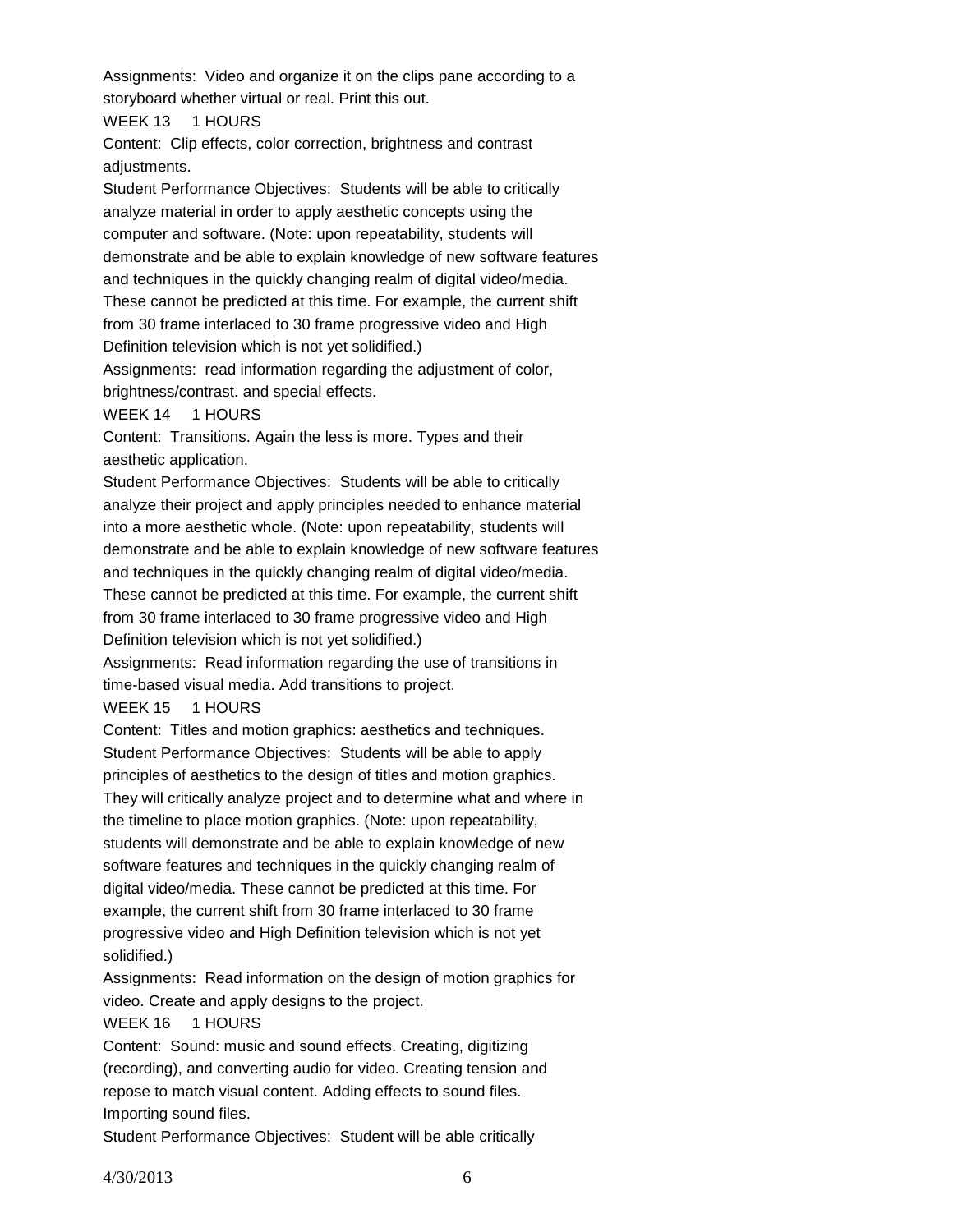analyze visual content in order to synthesize a sonic environment in accordance to aesthetic principles. (Note: upon repeatability, students will demonstrate and be able to explain knowledge of new software features and techniques in the quickly changing realm of digital video/media. These cannot be predicted at this time. For example, the current shift from 30 frame interlaced to 30 frame progressive video and High Definition television which is not yet solidified.) Assignments: Read information on sound, its design, use, and techniques for importing/editing on the timeline. Gather or record music/sound and important into iTunes with proper conversion. WEEK 17 1 HOURS

Content: Reviewing movie. Printing to tape. Adding countdown, etc. for broadcast.

Student Performance Objectives: Students will critically review/analyze video and apply cognitive abilities to determine if further enhance should be made. (Note: upon repeatability, students will demonstrate and be able to explain knowledge of new software features and techniques in the quickly changing realm of digital video/media. These cannot be predicted at this time. For example, the current shift from 30 frame interlaced to 30 frame progressive video and High Definition television which is not yet solidified.) Assignments: Read manual of software on how to print to tape. Make a master copy of completed project.

#### WEEK 18 2 HOURS

Content: (Note: this is a project oriented course and final project presentation substitutes for the final examination.) Preparing for DVD burning. Introduction to iDVD: menu sound, video, pictures, etc. Student Performance Objectives: Students will demonstrate cognitive processes by importing video and preparing menus in DVD authoring program. (Note: upon repeatability, students will demonstrate and be able to explain knowledge of new software features and techniques in the quickly changing realm of digital video/media. These cannot be predicted at this time. For example, the current shift from 30 frame interlaced to 30 frame progressive video and High Definition television which is not yet solidified.)

Assignments: Read information on the operation of iDVD or similar DVD authoring program. Set up DVD authoring program and burn a DVD for presentation. Present Final project

# **METHODS OF INSTRUCTION:**

Book and online readings. Watching video demonstrations and test taking online. Project development in a digital media studio with help and guided instruction.

# **METHODS OF EVALUATION:**

The types of writing assignments required: Written homework Lab reports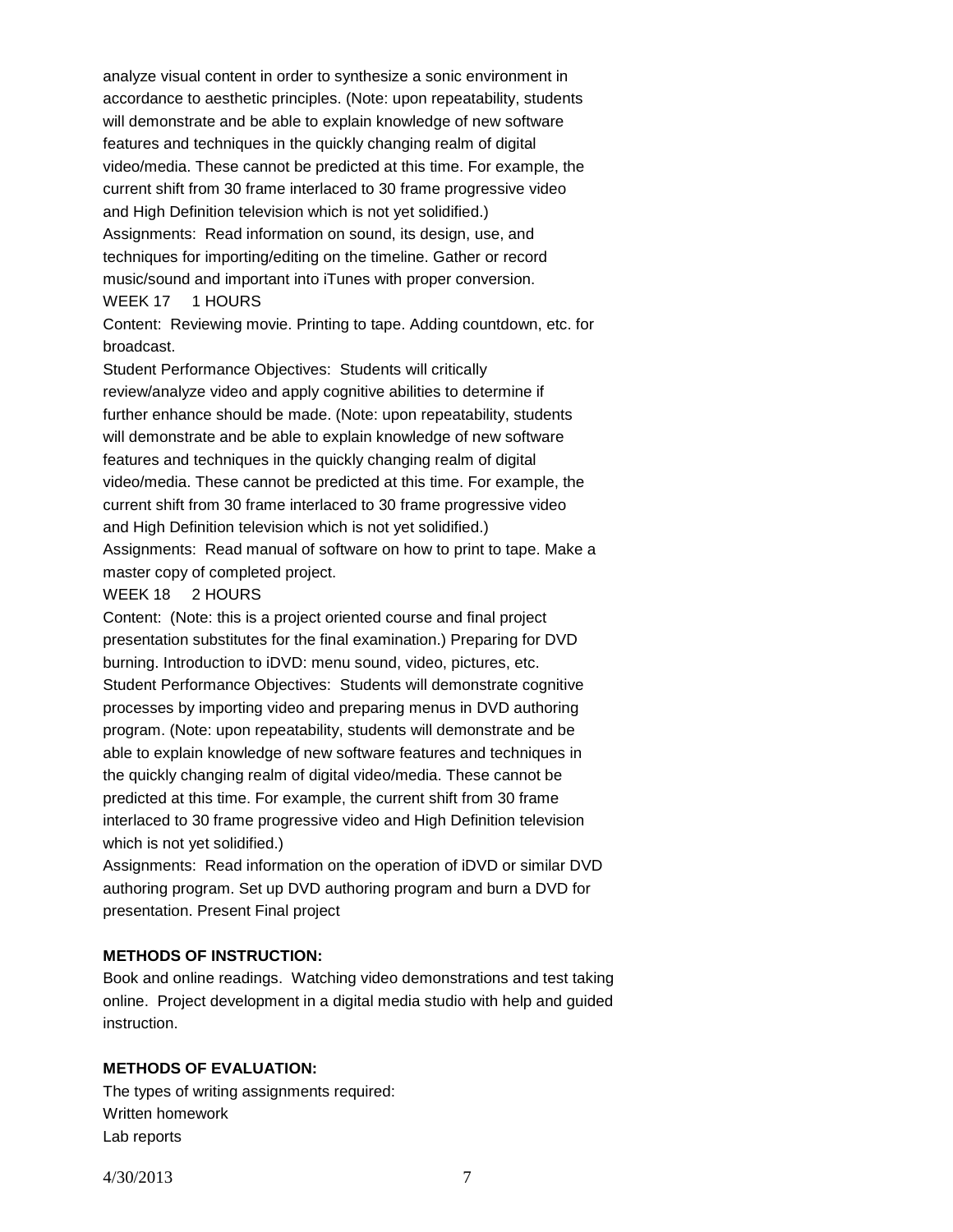The problem-solving assignments required: Homework problems Field work Other: Project development The types of skill demonstrations required: Field work Other: Project development The types of objective examinations used in the course: Multiple choice True/false Matching items Completion Other category: None The basis for assigning students grades in the course: Writing assignments: 20% - 30% Problem-solving demonstrations: 10% - 20% Skill demonstrations: 40% - 55% Objective examinations: 10% - 30% Other methods of evaluation: 0% - 0%

#### **REPRESENTATIVE TEXTBOOKS:**

Required: Jeff Carlson, "iMovie and iDVD", Peachpit Press , 2009, or other appropriate college level text. ISBN: 0321601327 Reading Level of Text: 12, Verified by: dvt

#### **ARTICULATION and CERTIFICATE INFORMATION**

Associate Degree: GAV C1, effective 200530 CSU GE: IGETC: CSU TRANSFER: Transferable CSU, effective 200530 UC TRANSFER: Transferable UC, effective 200530

# **SUPPLEMENTAL DATA:**

Basic Skills: N Classification: A Noncredit Category: Y Cooperative Education: Program Status: 2 Stand-alone Special Class Status: N CAN: CAN Sequence: CSU Crosswalk Course Department: ART